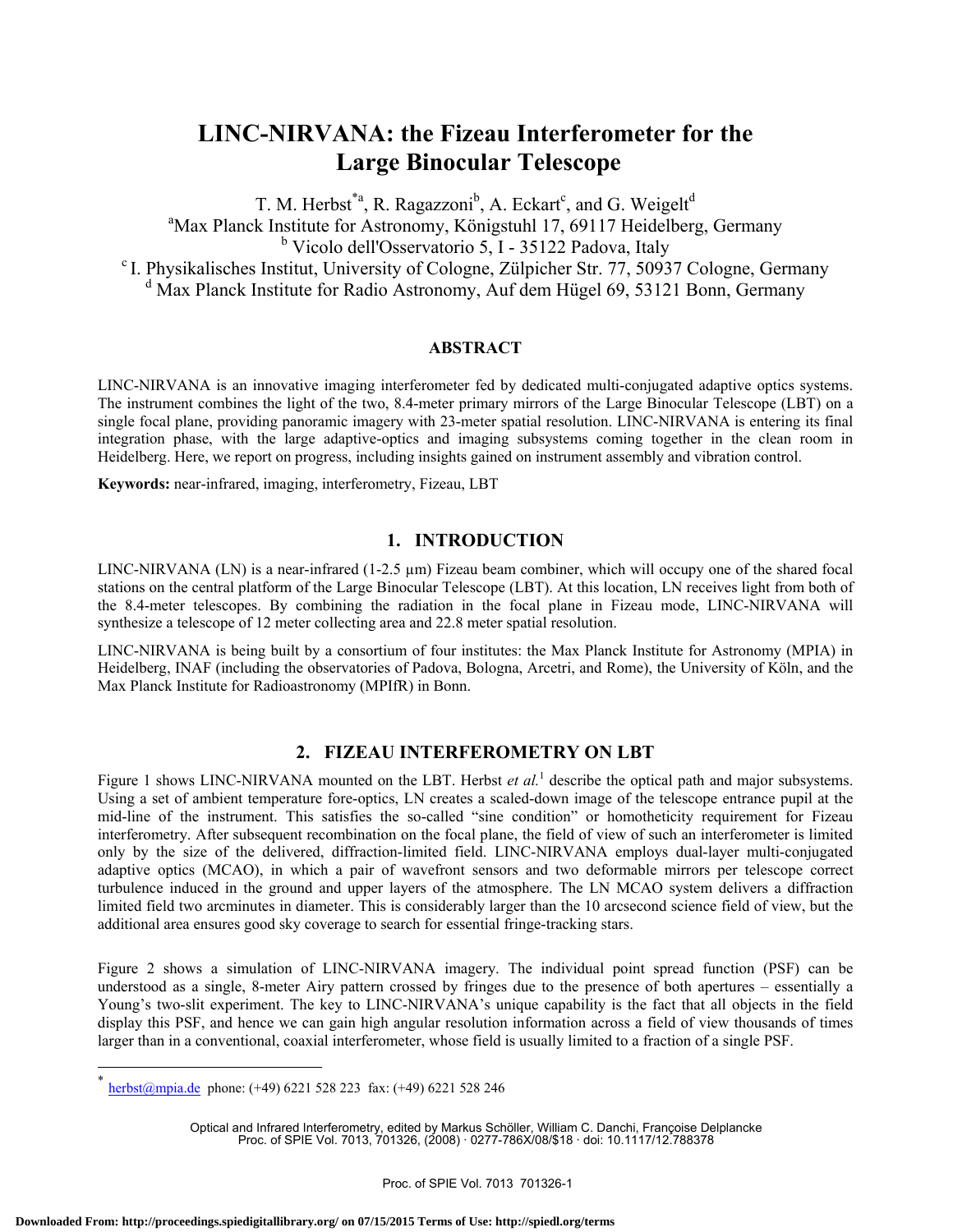

Figure 1: LINC-NIRVANA (light gray box in foreground) installed courtesy of Photoshop at the rear, bent shared focus of the Large Binocular Telescope. At this location, LN receives light from both 8.4 meter primary mirrors.



Figure 2: Simulated LINC-NIRVANA image of a dense stellar cluster. All objects in the field show the characteristic PSF.

Given that diffraction-limited 8-meter class telescopes have been in operation for approximately a decade now, the key to LINC-NIRVANA's scientific success lies in exploiting both the enhanced sensitivity and, particularly, the higher spatial resolution. Stated in interferometric terms, the latter imperative for the design and operation of LINC-NIRVANA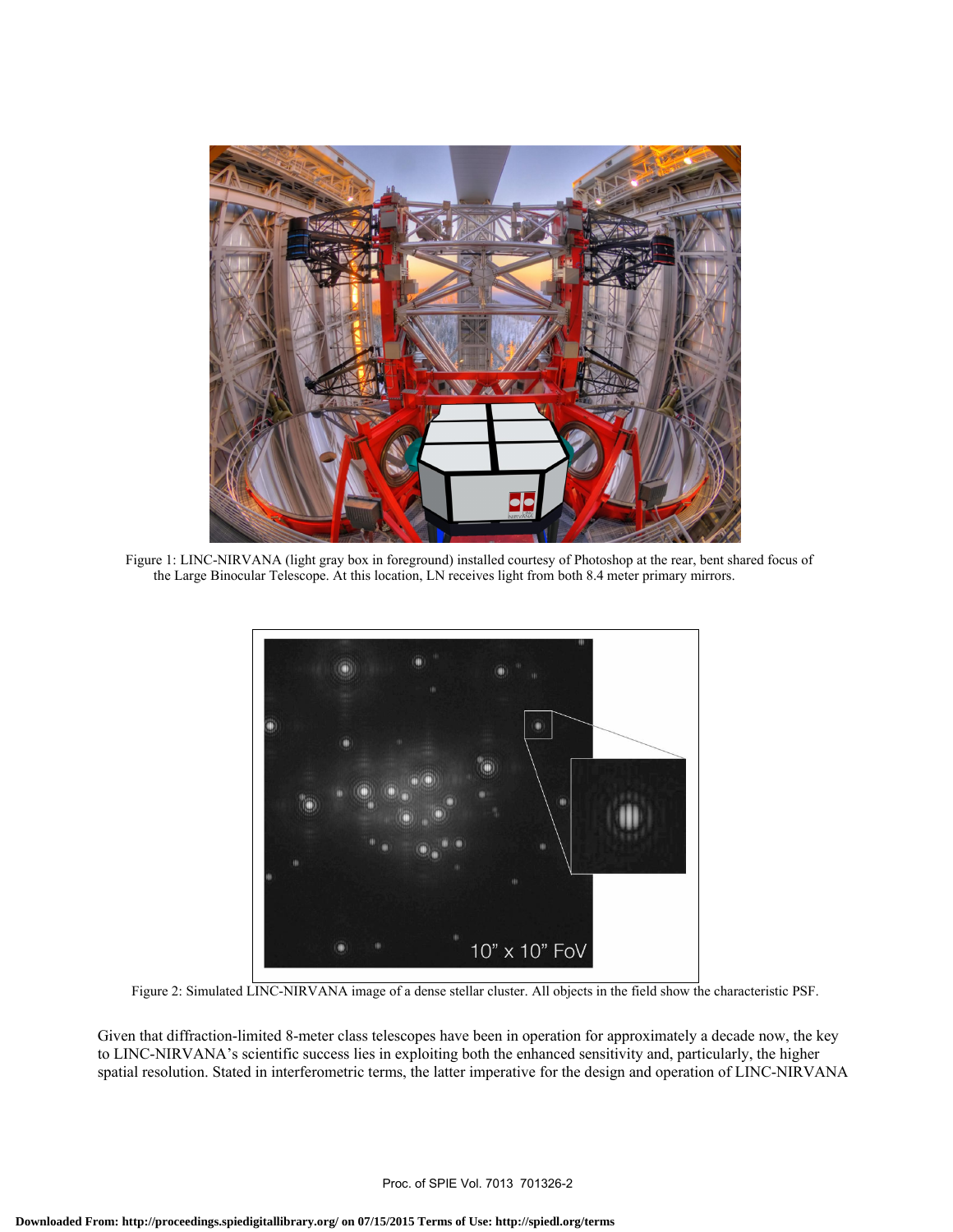corresponds to preserving maximum information at spatial frequencies associated with baselines between 8 and 23 meters.

The modulation transfer function (MTF) provides a convenient visualization of this aim. Figure 3 shows LINC-NIRVANA's MTF under ideal conditions – that is, 100% Strehl ratio and essentially perfect fringe tracking. The structure of the MTF is readily understood as the sum of a single dish MTF and a pair of "ears" at high spatial frequencies arising from the second aperture. Fizeau or image-plane interferometry differs from conventional coaxial mode in allowing each part of one telescope pupil to interfere with all regions in the other. In coaxial interferometry, the pupils are superposed, and there is only a single baseline and  $(u, v)$  point associated with each observation.



Figure 3: Modulation Transfer Function of LINC-NIRVANA. (*top*) Instantaneous MTF, log scaled with a cut showing that the ratio of mirror diameter to separation in the LBT produces no nulls between 0 and 23 meter spatial resolution. (*center*) Fizeau interferometry allows all parts of the pupils to interfere with each other, providing complete (u,v) coverage. (*bottom*) MTF after 90° of sky rotation. Note the reduction in relative sensitivity at high spatial resolution.

The LBT has an alt-azimuth mount and LINC-NIRVANA, as an interferometer, must remain pupil fixed. As a result, the field of view rotates, allowing us to exploit Earth rotation synthesis to fill in the  $(u, v)$  plane and thereby produce high fidelity images of complex sources (figure 3). Note, however, that the relative exposure depth at the high spatial frequencies will be lower. This is because every on-sky integration produces complete information on 8-meter and smaller baselines, whereas the 8-23 meter range will only be sampled at the appropriate parallactic angle. This reinforces the importance of preserving the 8-23 meter baseline performance of LINC-NIRVANA.

To address this goal, the LINC-NIRVANA team has developed a merit function, called R23, which represents the ratio of the area under the high frequency lobe of the actual delivered MTF to that of the MTF under ideal conditions (figure 4). Egner *et al.*<sup>2</sup> describe this merit function further and demonstrate its use in the evaluation of the LN error budget.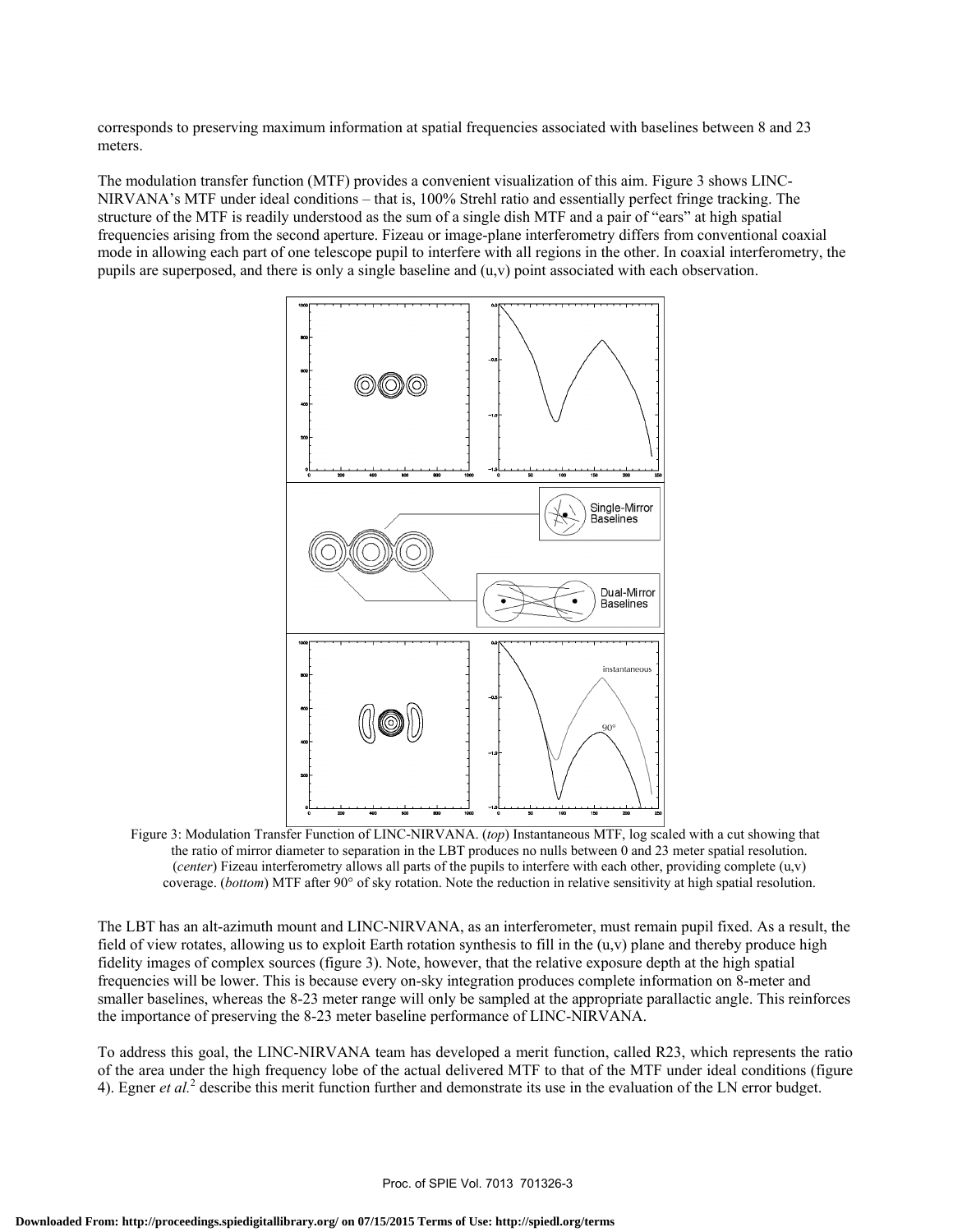

Figure 4: The R23 parameter measures the fraction of high spatial frequency information preserved in the instrumental PSF.

# **3. LINC-NIRVANA CONSTRUCTION STATUS**

LINC-NIRVANA is entering the final integration and test phase in the MPIA clean room in Heidelberg. Coordinating this activity is a challenge, since the instrument consists of multiple components and subsystems, and working several meters off the ground on the large optical bench is inconvenient and potentially dangerous. As a result, we have adopted a hierarchical approach to integration, which involves tests of the individual components at the suppliers, then assembly and verification of these components into subsystems in a conventional laboratory environment. Finally, the subsystems come together for final integration, flexure tests, etc. on the large bench in the clean room. Figure 5 shows some of the hardware undergoing this process.

### **4. CHARACTERIZING VIBRATIONS AT THE LARGE BINOCULAR TELESCOPE**

Experience at other large ground-based interferometers has highlighted the importance of understanding and controlling vibrations in the observatory environment. Although LINC-NIRVANA is more compact and self-contained than other interferometric systems, vibrations will undoubtedly be an issue at the LBT as well.

In order to pre-empt these difficulties as much as possible, we have undertaken a series of measurement campaigns to characterize vibrations at the telescope under realistic observing conditions. This involves wiring a network of accelerometers to key telescope components and performing synchronous data acquisition. Proper combination of the signals gives accelerations and displacements of the telescope opto-mechanics along the LINC-NIRVANA optical path, and hence the anticipated optical path difference (OPD). For example, we synchronously combine the up-down motion of the primary and secondary mirrors, the up-down and lateral motions of the tertiary, and the lateral motion of the instrument platform (figure 6). The most recent campaign in October-November of 2007 indicated prominent resonant features at 12 and 20 Hz, very likely associated with the secondary and tertiary mirror supports, respectively. Brix *et al.*<sup>3</sup> describe the vibration measurement campaign in detail.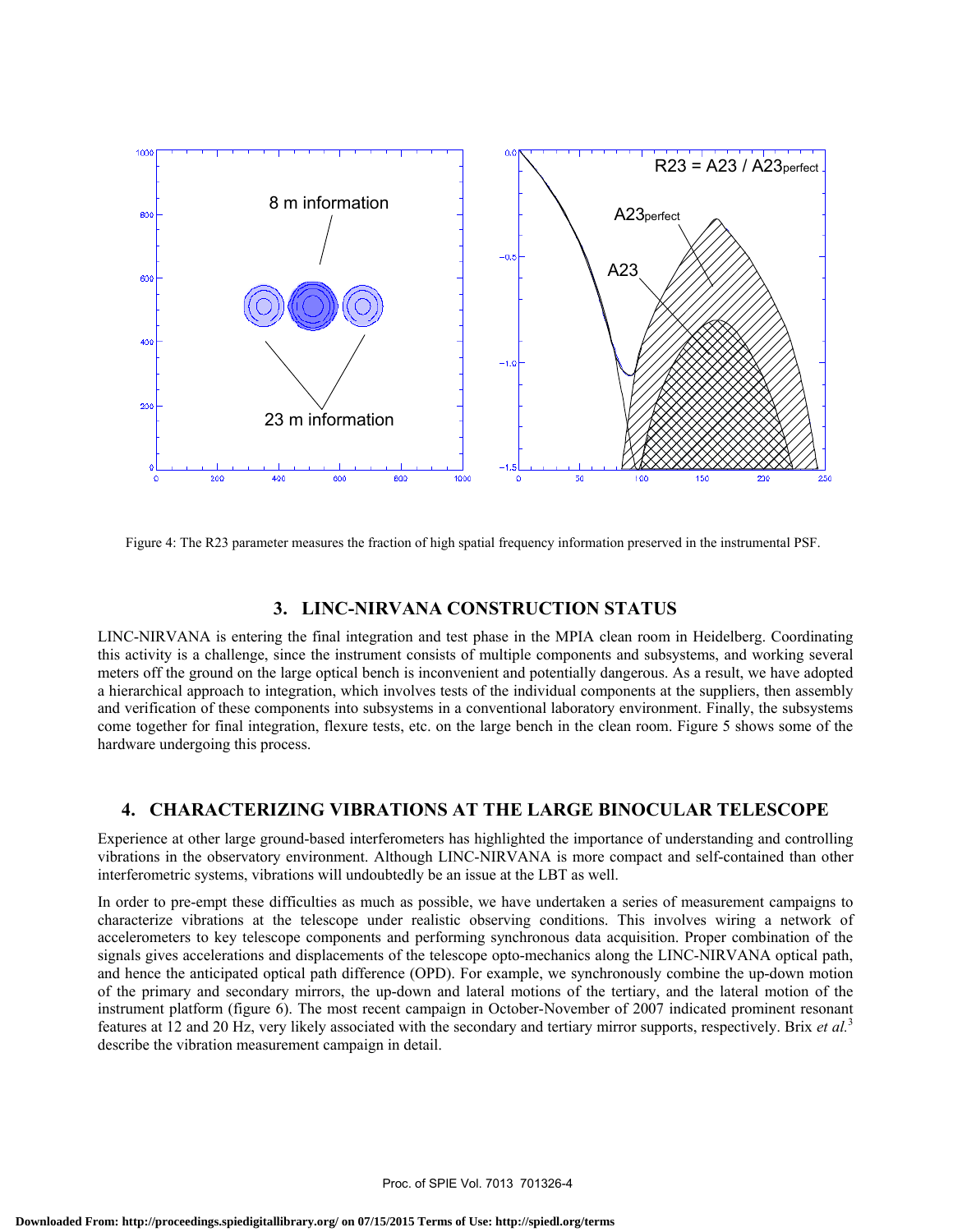

Figure 5: Component and subsystem integration. Clockwise from left: the first Mid-High Layer Wavefront sensor, characterizing the dynamic performance of the LINC-NIRVANA fast delay line or "piston mirror," the large vacuum cryostat for the science channel, and verifying flexure performance of warm fore-optics assembly. See Herbst *et al.*<sup>1</sup> for further information on the opto-mechanical components of LINC-NIRVANA.



Figure 6: Location of the accelerometers for characterizing vibrations and OPD. The groups of three arrows represent 3 axis accelerometers, while the double-headed arrows correspond to linear accelerometers. Proper synchronous combination of the appropriate signals leads to an assessment of the mechanical OPD produced by telescope vibrations. See Brix *et al.*<sup>3</sup> for details.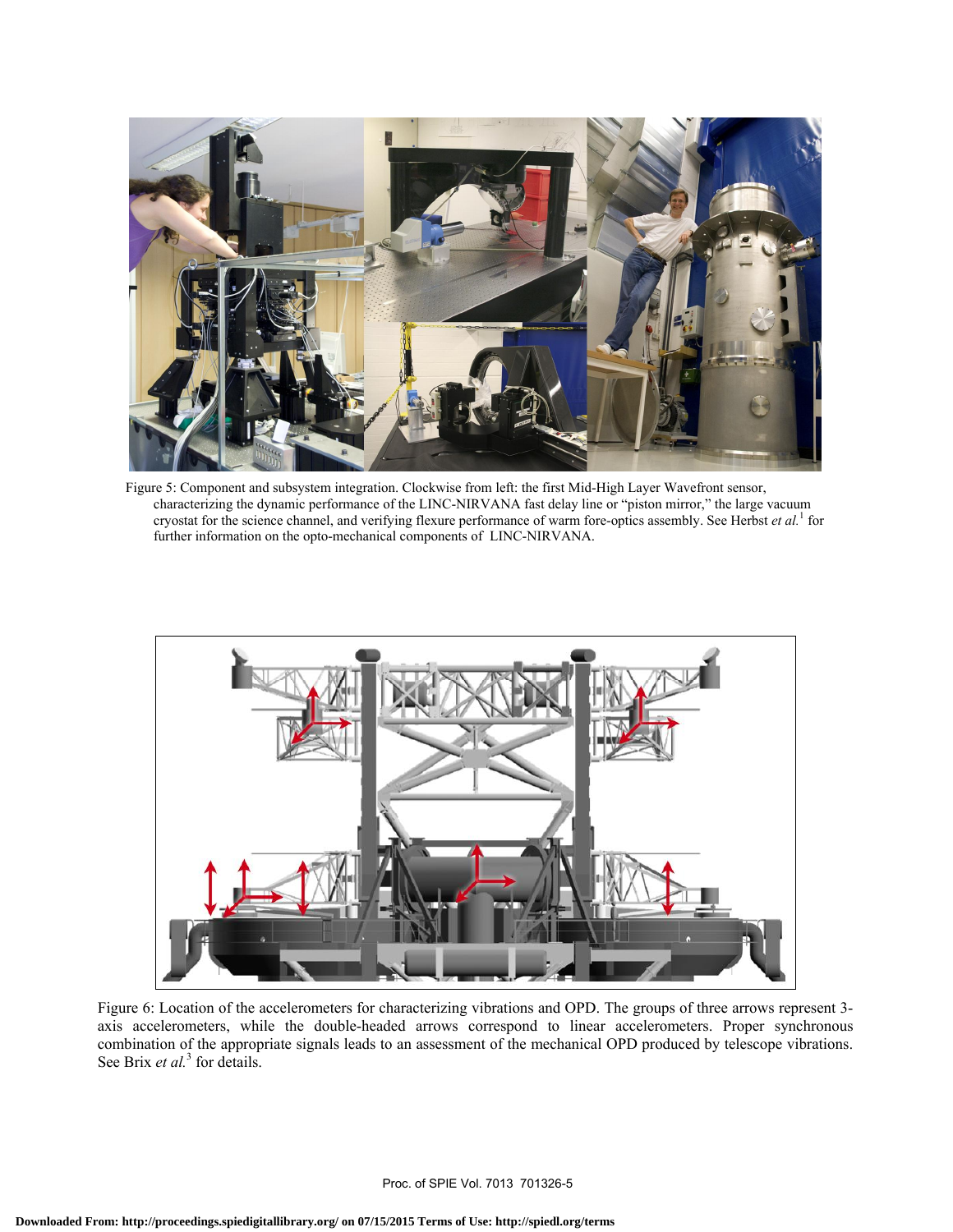# **5. SUMMARY AND FURTHER INFORMATION**

Fizeau interferometry on the LBT offers the promise of sensitive, panoramic imagery of complex astrophysical sources. The LINC-NIRVANA instrument will exploit this unique capability via a combination of adaptive optics, fringe tracking, and Earth rotation synthesis. Final integration of the instrument has begun, and a parallel effort to characterize vibrations at the Large Binocular Telescope is well underway.

A single short paper cannot adequately capture progress over the last two years on an instrument as complex as LINC-NIRVANA. Interested readers are encouraged to consult the additional 2008 SPIE publications listed in Table 1. For the latest developments on the instrument, point your web browser to:

http://www.mpia.de/LINC

#### **REFERENCES**

- [1] Herbst, T. M., Ragazzoni, R., Eckart, A., and Weigelt, G. Paper 7014-44, This conference.
- [2] Egner, S. E., Herbst, T. M., and Arcidiacono, C. Paper 7013-122 This conference.<br>
[3] Brix M. Naranio, V. Beckmann, J.J. Bertram, R. Bertram, T. Brynnel, J. Egne
- [3] Brix, M., Naranjo, V., Beckmann, U., Bertram, R., Bertram, T., Brynnel, J., Egner, S., Gässler, W., Herbst, T. M., Kuerster, M., Rohloff, R.-R., Rost, S., and Schmidt, J. Paper 7012-92 This Conference.